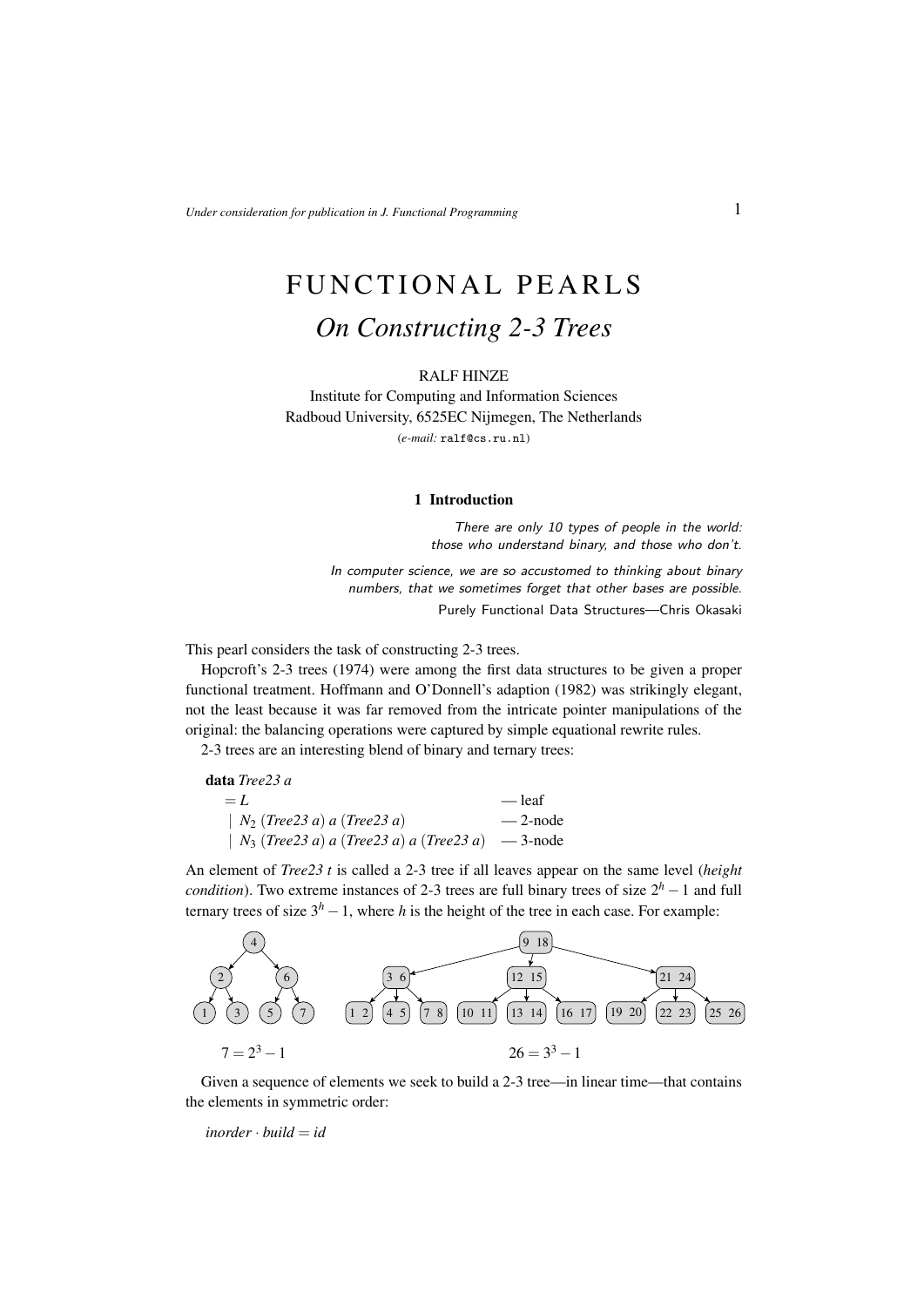where the inorder traversal of a 2-3 tree is defined:

```
inorder:: Tree23 a \rightarrow [a]\text{inorder } L = [\intinorder (N_2 t a u) = inorder t + |a| + inorder u
inorder (N_3 t a u b v) = inorder t ++ [a] + inorder u ++ [b] + inorder v
```
The function *inorder* is surjective—there is at least one 2-3 tree of a given size—but not injective. In other words, the specification is ambiguous. For example, there are two trees of size 4 and two trees of size 5:



The larger the size, the more numerous the choices: for example, there are 727 trees of size 20. But which one to pick? 2-3 trees with a greater number of 3-nodes are usually preferred as they are of lower height and have a more favourable memory footprint. We consider both extremes: *slim* trees, which contain the minimal number of 3-nodes for a given size, and *fat* trees, which feature a maximal number of 3-nodes.

We discuss three approaches for defining *build*: top-down, bottom-up, and incremental. The incremental approach is more flexible than the other two in that it allows us to interleave the construction work with other operations, for example, queries.

## 2 Top-down Construction

A straightforward approach to constructing a 2-3 tree is to add one element after the other, starting with an empty tree: *foldr add L*. Alas, since *add* has to traverse the left spine of the 2-3 tree from the root to the leftmost leaf, the overall running time is Θ(*n*log*n*). Perhaps a divide-and-conquer scheme is more efficient?

If the input list is empty, we return an empty 2-3 tree. Otherwise, we put one element aside for the root node, divide the remaining list into two halves (of roughly equal size), recursively construct 2-3 trees, and finally combine the resulting trees and the put-aside element. To avoid dealing with the tedious details of this binary sub-division scheme, let us assume that the input is given by a *Braun tree* (Braun & Rem, 1983), rather than a list. (A functional idiom at work: a control structure is turned into a data structure, whose fold corresponds to the control structure.) Recall that a Braun tree is binary tree:

```
data Braun a = Empty | Node (Braun a) a (Braun a)
```
whose shape is uniquely determined by its size. For any given node *Node l a r*, the left subtree  $l$  is either exactly the same size as the right subtree  $r$ , or one element smaller: *size l*  $\leq$  *size r*  $\leq$  *size l* + 1 (making "of roughly equal size" precise).

The challenge in constructing a 2-3 tree is to ensure that the height condition is met. To this end, we annotate each intermediate 2-3 tree with its height, in the hope that the builder can be implemented using a simple tree fold.

 ${type Height = Int}$ *create* ::*Braun a*→(*Height*,*Tree23 a*)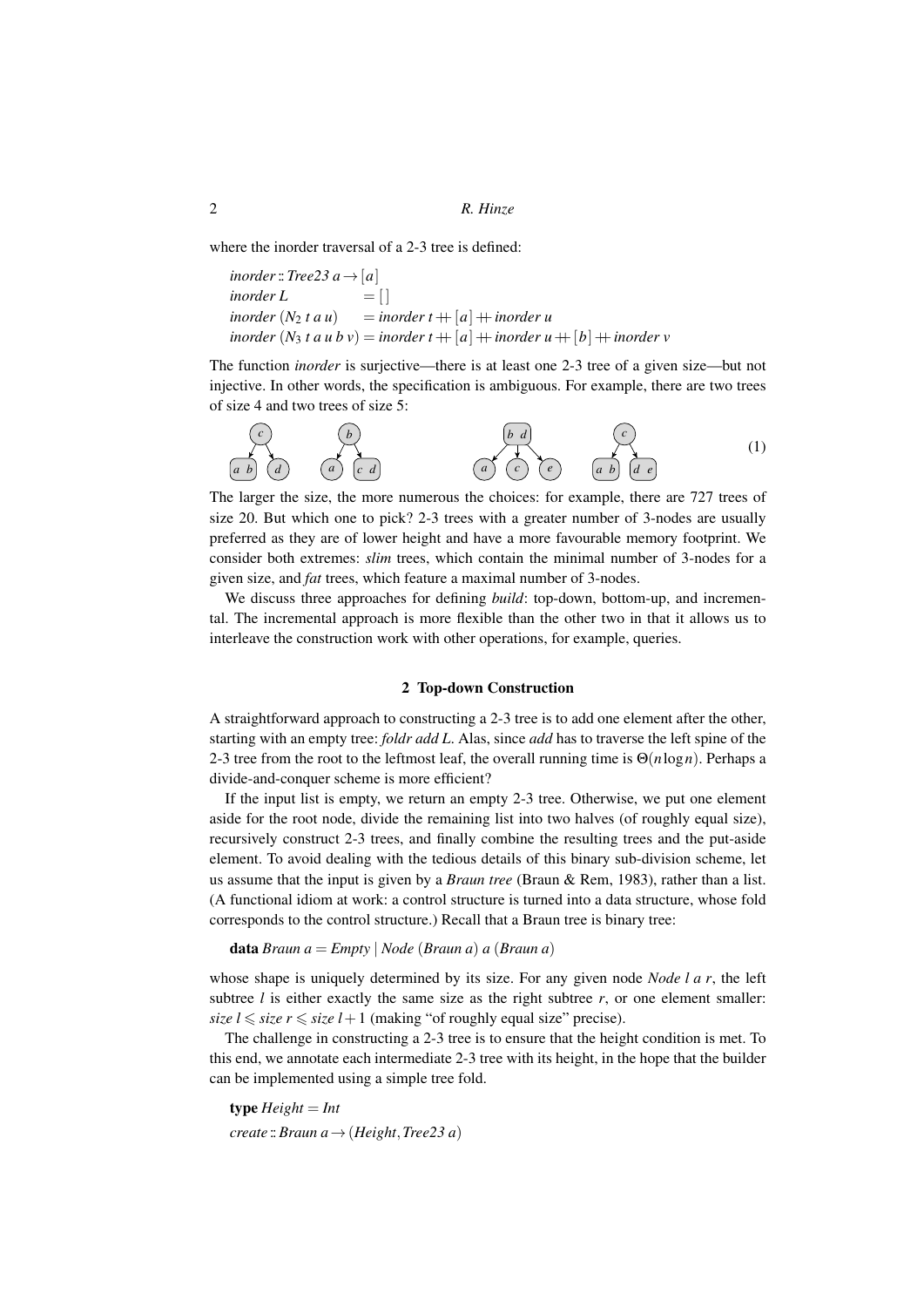*create Empty* = *empty create* (*Node l a r*) = *node* (*create l*) *a* (*create r*) *empty* :: (*Height*,*Tree23 a*)  $empty = (0,L)$ 

The smart constructor *node* creates a 2-node if both argument trees have the same height. Otherwise, it makes the shorter tree the child of the taller one, creating a 3-node:

 $node$  :: ( $Height, Tree23 a) \rightarrow a \rightarrow (Height, Tree23 a) \rightarrow (Height, Tree23 a)$ *node*  $(h, t)$  *a*  $(k, u)$   $|h = k$  =  $(h + 1, N_2 t a u)$ *node*  $(h, t)$  *a*  $(k, N_2 u b v)$   $|h + 1 = k = (h + 1, N_3 t a u b v)$ 

While the definition of *node* is simple—deceptively simple—it is not immediately clear that it works. It seems to rely on three assumptions each of which requires justification: (i) the height difference is at most one; (ii) the left tree, first argument of *node*, is at most as tall as the right tree, third argument, or, more generally, smaller trees are shorter; (iii) in case of a height difference, the root of the right tree is necessarily a 2-node.

To address the first two points, let us express the height of the 2-3 tree in terms of the input size *n*. If *n* = 0, *create* returns *empty*, so the height is 0. Otherwise, *create* calls *node*. Inspecting its definition we observe that the height of the resulting tree is only determined by the height of the first argument, the *left* tree *t*: if  $n = 2 \times m + 1 = (m) + 1 + (m)$  or  $n = 2 \times m + 2 = (m) + 1 + (m + 1)$ , the height is one plus the height of *t* of size *m*.

 $height 0 = 0$  $height (2 \times m + 1) = 1 + height m$  $height (2 \times m + 2) = 1 + height m$ 

The definition of *height* shows that the height *h* is given by the length of the binary representation of the input size *n*, *composed of the digits* 1 *and* 2:

$$
n = (d_0 \dots d_{h-1})_2 = \sum_{i=0}^{h-1} d_i \times 2^i \quad \text{with } d_i \in \{1, 2\}
$$

Quite reassuringly, this observation confirms (i) and (ii). For (iii) note that constructed trees of size *n* and  $n+1$  have different height if and only if the binary representations of *n* and  $n+1$  have different lengths, if the binary increment of *n* features a cascading carry. Perhaps, it is useful to remind ourselves how to count in the  $\{1,2\}$ -binary number system:

$$
()_2, (1)_2, (2)_2, (11)_2, (21)_2, (12)_2, (22)_2, (111)_2, (211)_2, (121)_2, (221)_2, \ldots
$$

The definition of the binary increment,  $(2 + 1 = (1)2, (1\alpha)2 + 1 = (2\alpha)2$ , and  $(2\alpha)2 + 1 =$  $(1(\alpha+1))_2$ , shows that a cascading carry takes a sequence of 2s to a sequence of 1s. Now, a tree of size  $(1^{\{h\}})_2 = 2^h - 1$  is a full *binary* tree as always the first equation of *node* matches—the notation  $d^{n}$  is shorthand for the digit *d* repeated *n* times. Consequently, the root of the right tree in the second equation of *node* is indeed necessarily a 2-node.

The top-down construction of 2-3 trees combines unfolding and folding Braun trees:

*top-down* ::  $[a] \rightarrow Tree23 a$ *top-down* = *snd* · *create* · *braun*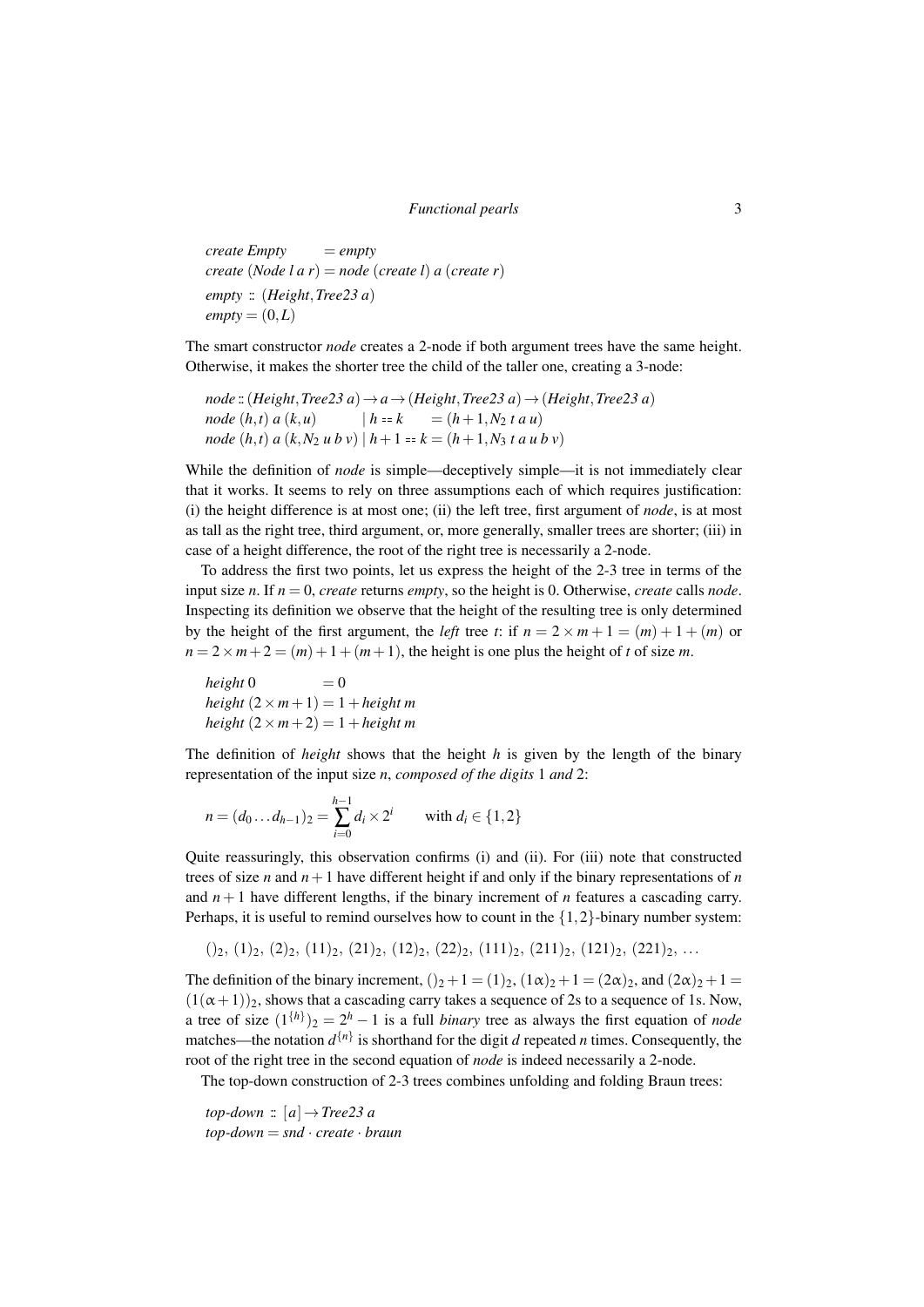where *braun* constructs a Braun tree in linear time, see Appendix A. To illustrate, for the input list  $[1..12]$  of size  $12 = (212)_2$  the builder creates:



The running time of *top-down* is clearly linear. Sometimes, we can do even better than this:

Exercise 1 *Show how to construct a 2-3 tree that contains n copies of the* same *element in time* Θ(log*n*)*.* Hint: *adapt the algorithm of Okasaki (1997) to 2-3 trees.*

Exercise 2 *The divide-and-conquer scheme above puts an element aside for the root node. A simpler scheme divides the input sequence into two halves of roughly the same size and then joins the recursively constructed 2-3 trees. Fill in the details.*

### 3 Bottom-up Construction of 2-3 Trees

#### *3.1 Slim Trees*

The height condition of 2-3 trees dictates that all leaves appear on the same level, suggesting, in fact, a bottom-up approach: a 2-3 tree is created level by level starting at the bottom. We represent a level by an alternating sequence of 2-3 trees and elements,

*t*<sub>0</sub> :*⁄ a*<sub>1</sub> :∖ *t*<sub>1</sub> :*⁄ a*<sub>2</sub> :∖ *t*<sub>2</sub> ··· *t*<sub>*n*−1</sub> :*⁄ a*<sub>*n*</sub> :∖ *t*<sub>*n*</sub> $\Box$ 

and require that all trees have the same height (*height condition*). The symbols have been chosen to resemble the graphical rendering of trees, with  $\Box$  marking the end of the alternating sequence. The builder repeatedly passes over this sequence combining adjacent 2-3 trees and elements until the sequence consists of a single 2-3 tree.

To represent alternating sequences we introduce two general-purpose datatypes:

data  $a \vee b = a \square | a : (a \wedge b)$ **data**  $a \land b = b$  : \land (a \land b)

The datatype *a*  $\gamma$  *b* captures sequences constrained by the regular expression *a*(*ba*)<sup>\*</sup> = *a*  $\epsilon$  $aba(ba)^*$  with the helper type  $a \wedge b$  modelling  $ba(ba)^*$ <sup>1</sup>

The function *bottom* creates the bottom layer from the given list of elements:

*bottom*:: $[a] \rightarrow Tree23 \, a \, \gamma \, a$ *bottom* [ ] = *L bottom*  $(a : x) = L : A : b$ *ottom x* 

The implementation of a single pass is mostly straightforward:

 $<sup>1</sup>$  The helper type is only needed since Haskell does not support distfix notation. However, we have</sup> allowed ourselves the liberty of using postfix notation for  $\hat{\Box}$ .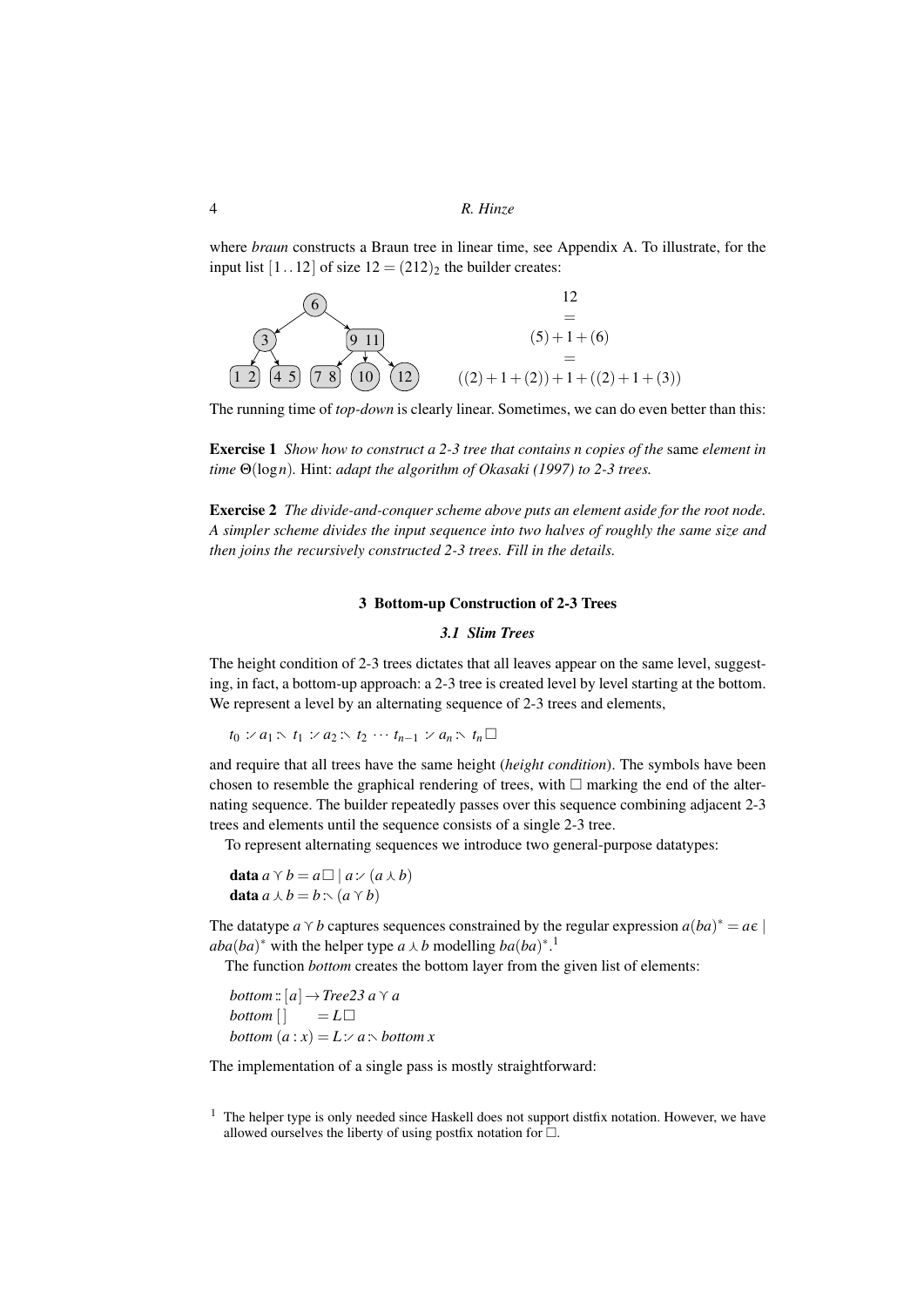*pass-slim*:: *Tree23 a*  $\gamma$  *a*  $\rightarrow$  *Tree23 a*  $\gamma$  *a*  $pass\text{-}slim(t: a \setminus u \square)$  = *N*<sub>2</sub> *t a u* $\square$  $pass\text{-}slim(t: a\land u\lor b\land v\Box)$  =  $N_3$  *t a u b v* $\Box$ *pass-slim*  $(t \times a \times u \times b \times v \times c \times q) = N_2 t a u \times b \times pass\text{-}slim (v \times c \times q)$ 

We only have to be careful that the sequence passed to the recursive call contains at least two trees. In particular, we cannot turn  $t : a : u : b : v \square$  into  $N_2$  *t a u* :⁄  $b : v \square$  as this would violate the height condition.

The function *pass-slim* favours 2-nodes over 3-nodes so that each level of the resulting 2-3 tree contains at most one 3-node. We shall see later (Section 4.1) that the trees constructed are actually slim in that they contain the minimal number of 3-nodes. Ternary nodes are, of course, unavoidable as a full binary tree necessarily contains 2*<sup>h</sup>* −1 elements.

The function *loop-slim* repeatedly invokes *pass-slim* until the sequence consists of a single 2-3 tree. Each pass roughly halves the length of the alternating sequence, resulting in a linear running time overall.

*loop-slim*::*Tree23 a*g*a*→*Tree23 a*  $loop\text{-}slim(t\Box)$  = *t*  $loop\text{-}slim(t:\langle a\cdot q\rangle) = loop\text{-}slim(pass\text{-}slim(t:\langle a\cdot q\rangle))$ *bottom-up-slim*  $:: [a] \rightarrow Tree23 a$ *bottom-up-slim* = *loop-slim* · *bottom*

#### *3.2 Fat Trees*

An attractive feature of the bottom-up approach is that it can be easily modified to build fat 2-3 trees featuring a maximal number of 3-nodes. It suffices to adapt the function *pass-slim*:

| <i>pass-fat</i> $(t: a: u \square)$                                                                                                       | $=N_2 t a u$                  |
|-------------------------------------------------------------------------------------------------------------------------------------------|-------------------------------|
| <i>pass-fat</i> $(t: a \land u: b \land v \Box)$                                                                                          | $=N_3 t a u b v$              |
| <i>pass-fat</i> $(t: a : u : b : v : c : w$                                                                                               | $= N_2 t a u : b : N_2 v c w$ |
| pass-fat $(t \vee a \wedge u \vee b \wedge v \vee c \wedge w \vee d \wedge q) = N_3 t a u b v \vee c \wedge pass-fat (w \vee d \wedge q)$ |                               |

Again, we are are careful to pass at least two trees to the recursive call. Observe that each level now contains at most two 2-nodes. Of course, it is not at all clear that this ensures that the resulting 2-3 tree is fat. We defer the proof of this fact until Section 4.2.

For example, a slim 2-3 tree of size twelve contains eight 2-nodes and two 3-nodes, while a fat tree consists of four 2-nodes and four 3-nodes:



Exercise 3 *Does the top-down approach create slim or fat 2-3 trees?*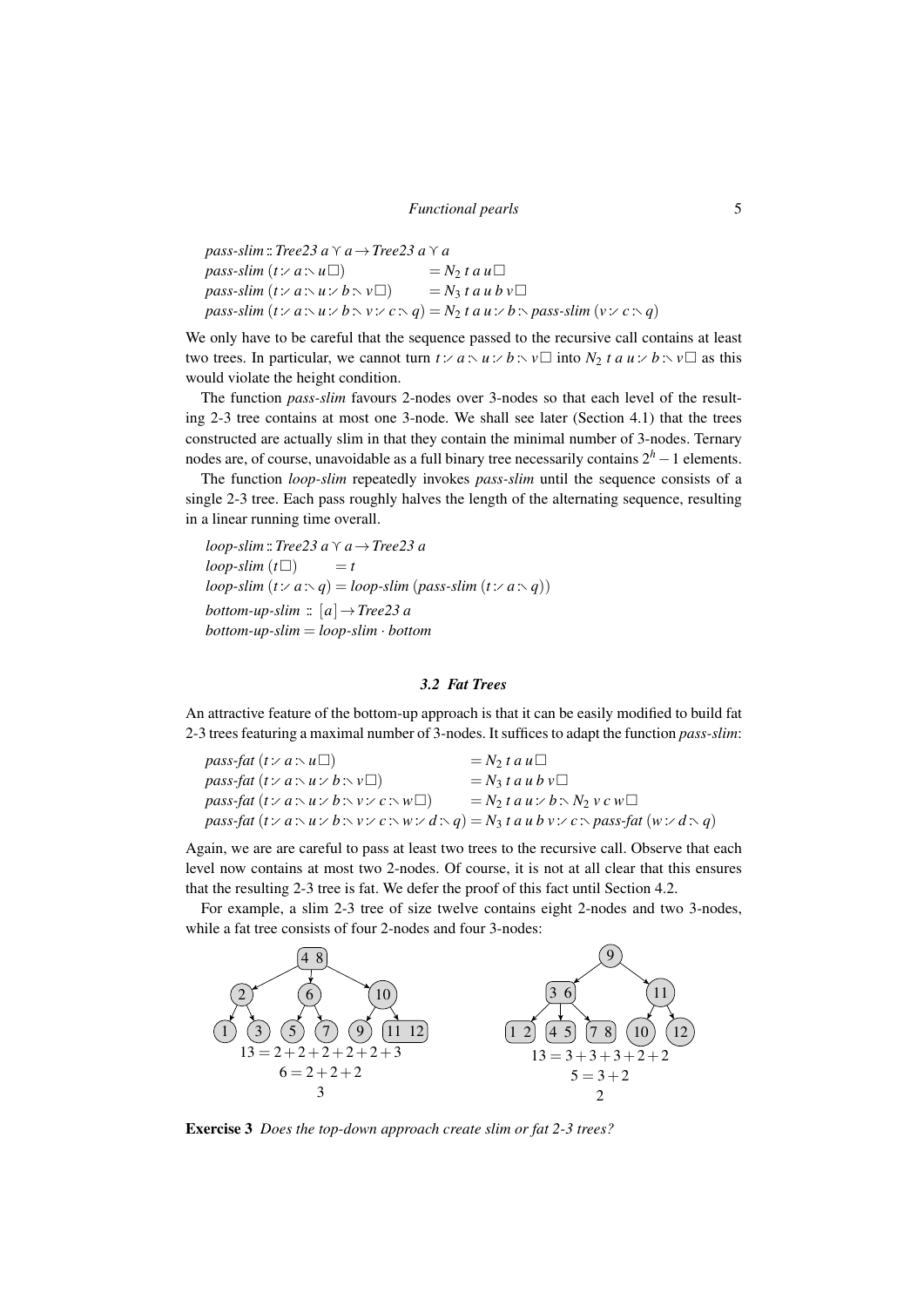#### 4 Incremental Construction of 2-3 Trees

#### *4.1 Slim Trees*

We have discarded the implementation of *build* as a fold, *foldr add L*, because *add* necessarily has to traverse the left spine of the 2-3 tree from the root to the leftmost leaf, resulting in a overall super-linear running-time. We can, however, improve the performance if we reverse the left spine exposing the "hot spot", the leftmost leaf. The diagrams below illustrate the transformation:



The horizontal rendering of the *left-spine view* on the right emphasizes that the spine amounts to a sequence of *pennants*: a 1-pennant consists of a 2-3 tree with an additional element on top; likewise, a 2-pennant consists of two 2-3 trees topped with two elements.

The datatype for the left-spine view is similar to the type of 2-3 trees except that for each node the "downward pointer" to the leftmost child has been replaced by an "upward pointer" to the parent.

| <b>data</b> Spine23 a |                                                                                |
|-----------------------|--------------------------------------------------------------------------------|
| $=$ Nil               | — empty spine                                                                  |
| $D_1$ a (Tree23 a)    | $(Spine23 a) = 1$ -pennant plus tail of spine                                  |
|                       | $ D_2 a (Tree23 a) a (Tree23 a) (Spine23 a) \t -2$ -pennant plus tail of spine |

An element of *Spine23 t* is called a 2-3 spine if the height of the *i*-th pennant is *i*, assuming indexing starts from 1 (*height condition*).

To convert a tree to the left-spine view, we additionally pass in the "pointer" to the parent:

*to-spine* ::*Tree23 a*→*Spine23 a*→*Spine23 a to-spine*  $L$   $z = z$ *to-spine*  $(N_2 t a u)$   $z = to$ *-spine*  $t (D_1 a u z)$ *to-spine*  $(N_3 t a u b v) z = to$ -spine  $t (D_2 a u b v z)$ 

Conversely, to turn a spine into a tree we supply a "pointer" to the leftmost child:

*from-spine* ::*Tree23 a*→*Spine23 a*→*Tree23 a*  $from \text{-}spine t$   $Nil \qquad \qquad = t$ *from-spine t*  $(D_1 \, a \, u \quad z) =$  *from-spine*  $(N_2 \, t \, a \, u) \quad z$ *from-spine t*  $(D_2 \ a \ u \ b \ v \ z) = from-spine \ (N_3 \ t \ a \ u \ b \ v) \ z$ 

Notice that the second and third equation are obtained from the corresponding equations of *to-spine* by swapping left- and right-hand sides, renaming *to-spine* to *from-spine*. Our 2-3 trees and 2-3 spines are in one-to-one correspondence, with  $\lambda t \rightarrow$  *to-spine t Nil* and  $\lambda z \rightarrow$ *from-spine L z* witnessing the isomorphism. In particular, the conversions "translate" the height conditions.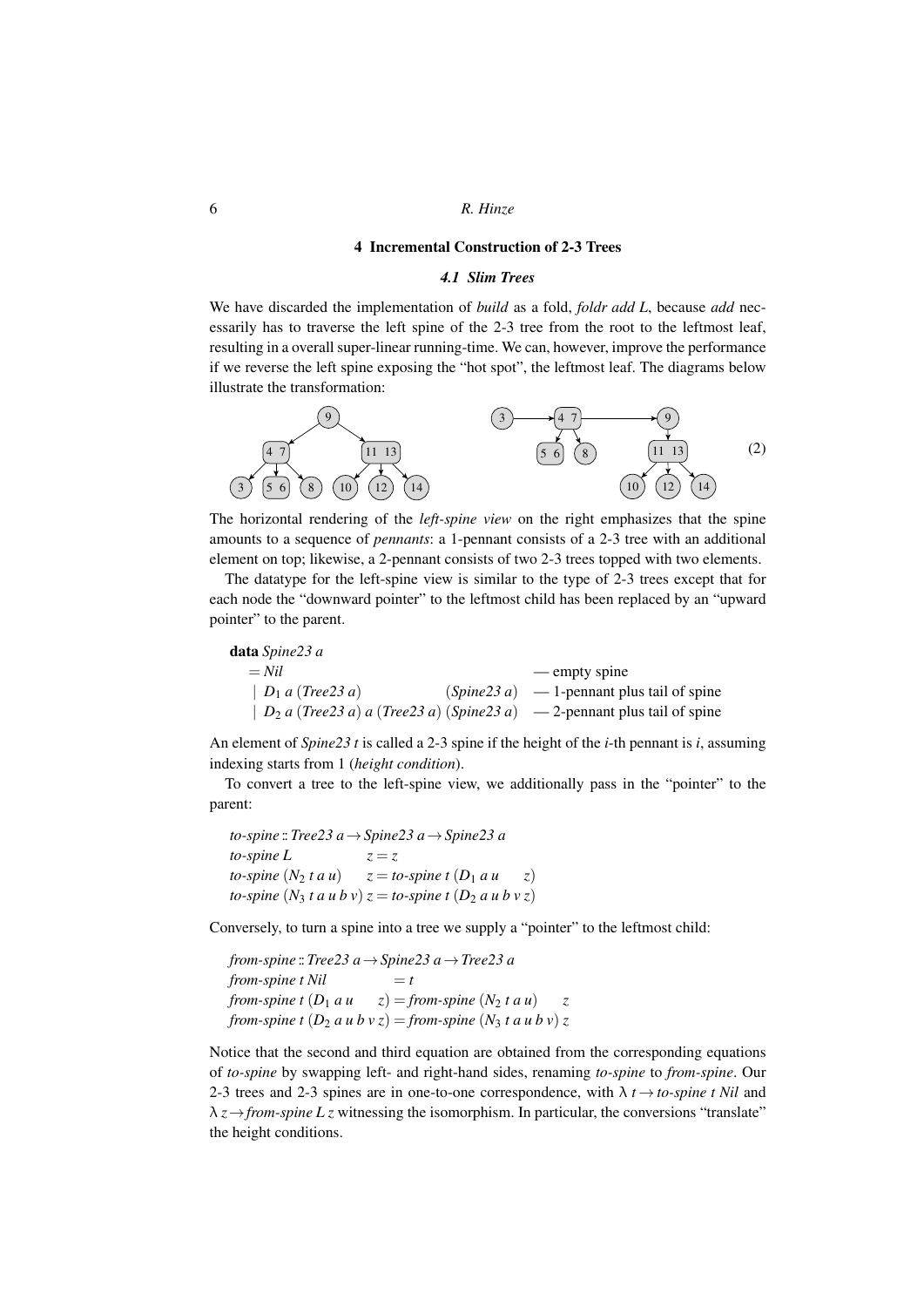Exercise 4 *Establish the isomorphism.* Hint: *prove the following generalizations:*

*from-spine L* (*to-spine t z*) = *from-spine t z to-spine* (*from-spine*  $t \bar{z}$ )  $Nil =$  *to-spine*  $t \bar{z}$ 

Remark 1 *The one-to-one correspondence allows us to easily port algorithms on 2-3 trees to the left-spine view. For example, assuming search structures, membership and insertion on 2-3 spines are defined:*

*member*<sup>0</sup> ::(*Ord a*)⇒*a*→*Spine23 a*→*Bool member<sup>* $\prime$ *</sup> a z* = *member a* (*from-spine L z*) *insert*<sup>0</sup> ::(*Ord a*)⇒*a*→*Spine23 a*→*Spine23 a insert*<sup> $\alpha$ </sup> *a z* = *to-spine* (*insert a* (*from-spine L z*)) *Nil* 

*where member*:: $(Ord \ a) \Rightarrow a \rightarrow Tree23 \ a \rightarrow Bool \ and \ insert:$ : $(Ord \ a) \Rightarrow a \rightarrow Tree23 \ a \rightarrow$ *Tree23 a are the corresponding operations on 2-3 trees. Since the conversion functions run in* Θ(log*n*) *time, the logarithmic running-time of membership and insertion is preserved.*

Now, our goal is to construct a spine by adding one element after the other, starting with the empty spine: *foldr cons Nil*. The name *cons* has been chosen to reflect the fact that each element is added to the front. To see how we might implement *cons*, let us go through an example: consider adding first 2 and then 1 to the 12-element spine drawn above (2). Adding 2 is easy: we simply turn the initial 2-node into a 3-node. Things become interesting then, as we cannot further grow the 3-node. To make progress, we generalize the task from adding an element to adding a pennant, highlighted in orange (colour printing) or dark grey (grey-scale printing) below.



We keep the 1-pennant created for 1 and turn the 2-pennant  $\left(2, 3\right)$  into a 1-pennant, to be added to the next "level". Since the next tree on the spine is again a 2-pennant, we repeat the manoeuvre: we keep the to-be-inserted 1-pennant and turn the 2-pennant with root  $\left[4, 7\right]$ into a 1-pennant.



The next tree is finally a 1-pennant which can be grown into a 2-pennant. The code is a direct rendering of the description above:

*cons*:: *a*→*Spine23 a*→*Spine23 a cons a*  $z = c_1 a L z$ 

where the "carry" function  $c_1$  adds a 1-pennant (highlighted above):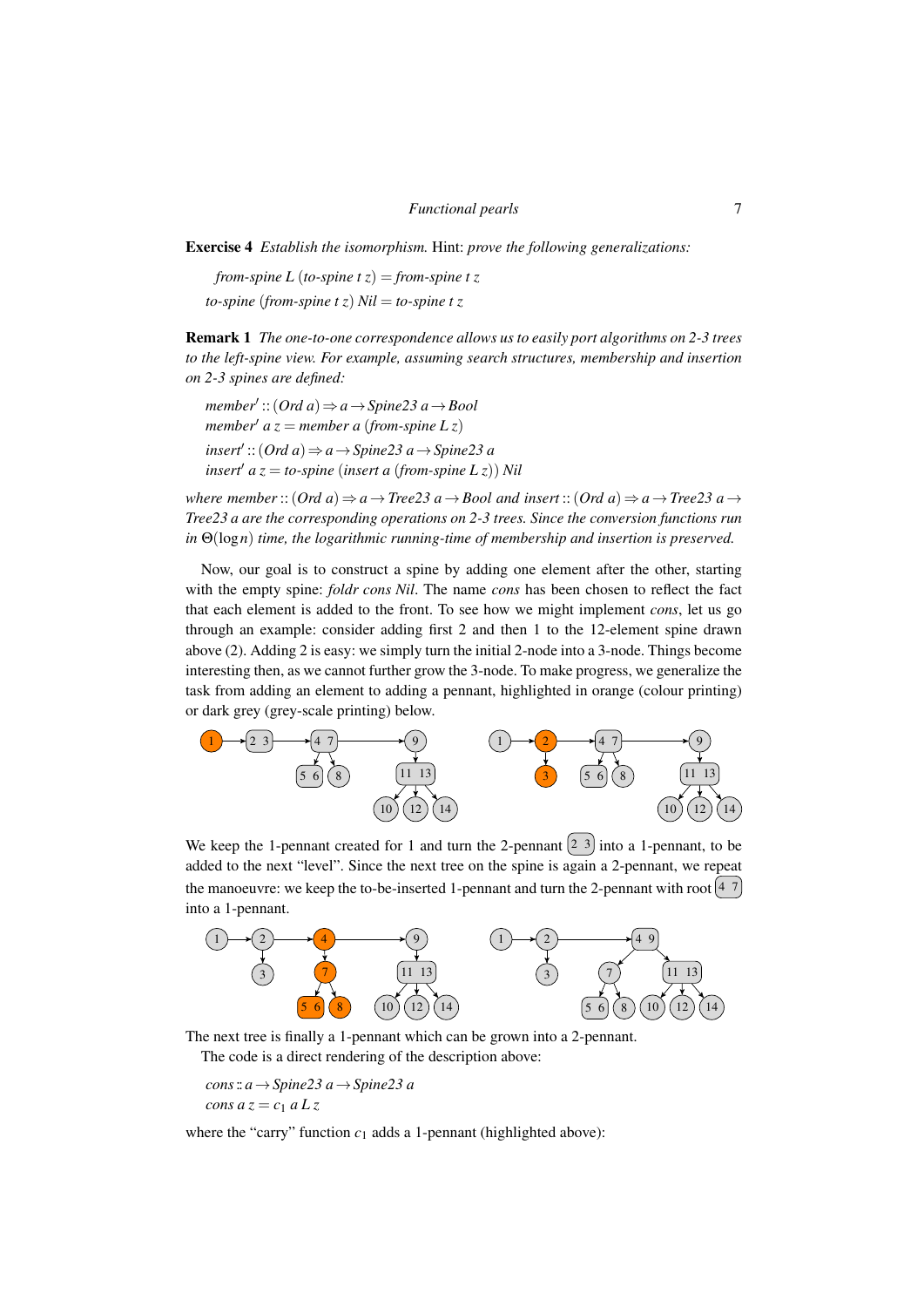```
c1 :: a→Tree23 a→Spine23 a→Spine23 a
c_1 a t N i l = D_1 a t N i lc_1 a t (D_1 b u z) = D_2 a t b u zc_1 a t (D<sub>2</sub> b u c v z) = D<sub>1</sub> a t (c<sub>1</sub> b (N<sub>2</sub> u c v) z) — new 2-node
```
The function maintains the invariant that the height of the 2-3 tree (second argument) is the same as the height of the first tree hanging off the 2-3 spine (third argument).

To construct a 2-3 tree, we first build a spine and then convert it to a tree:

*incremental-slim*  $:: [a] \rightarrow Tree23 a$ *incremental-slim* = *from-spine L* · *foldr cons Nil*

Turning to the analysis, observe that  $c_1$  only creates 2-nodes below the spine:



Thus, if we grow a spine using calls to *cons* only, then the trees hanging off the spine are full binary trees. Consequently, a 1-pennant  $D_1$  *at* has size  $1 \times 2^h$  and a 2-pennant  $D_2$  *at b u* has size  $2 \times 2^h$ , where *h* is the height of *t* and *u*. In other words, the shape of the 2-3 spine is determined by the binary representation of its size. The  $\{1,2\}$ -binary number system makes a second appearance: the 1-pennant  $D_1$  *at* corresponds to the digit 1, with *a* and *t* witnessing the weight of the digit; likewise, the 2-pennant  $D_2$  *a t b u* corresponds to the digit 2. Moreover, consing an element to the front corresponds to incrementing a binary number (see Section 2). Since the binary increment runs in amortized constant time, the overall running time of *incremental-slim* is linear.

We can use the correspondence to the  $\{1,2\}$ -number system, to show that the builder *incremental-slim*, like *bottom-up-slim*, actually produces a slim 2-3 tree. Since 3-nodes only occur *on* the left spine, not below, the tree constructed has at most one 3-node on each level. (A tree with more than one 3-node on a level cannot be slim, as it can be transformed into one with strictly fewer 3-nodes, using the identity  $2 \times 3 = 3 \times 2$ , see eg (1).) The distribution of 3-nodes on the different levels is, however, fixed as each natural number has a unique representation in the  $\{1,2\}$ -number system. Thus, the fattest slim trees, the ones that contain exactly one 3-node on each level, are of size  $(2^{h})_2 = 2 \times (2^h - 1) =$  $2^{h+1}$  – 2. (The slimmest slim trees, those with no 3-nodes, are full binary trees of size  $(1^{\{h\}})_2 = 2^h - 1.$ 

Remark 2 *The builder is called* incremental *as it is easy to interleave the construction of the 2-3 spine with other operations such as, for example, queries:*

let  $s_1 =$  *foldr cons*  $s_0 x_1$  **in**...*member*<sup> $\prime$ </sup> "Lisa"  $s_1$ ... let  $s_2 =$  *foldr cons*  $s_1$   $x_2$  in...*member*<sup>'</sup> "Florian"  $s_2$ ...

where member<sup>'</sup> is defined in Remark 1.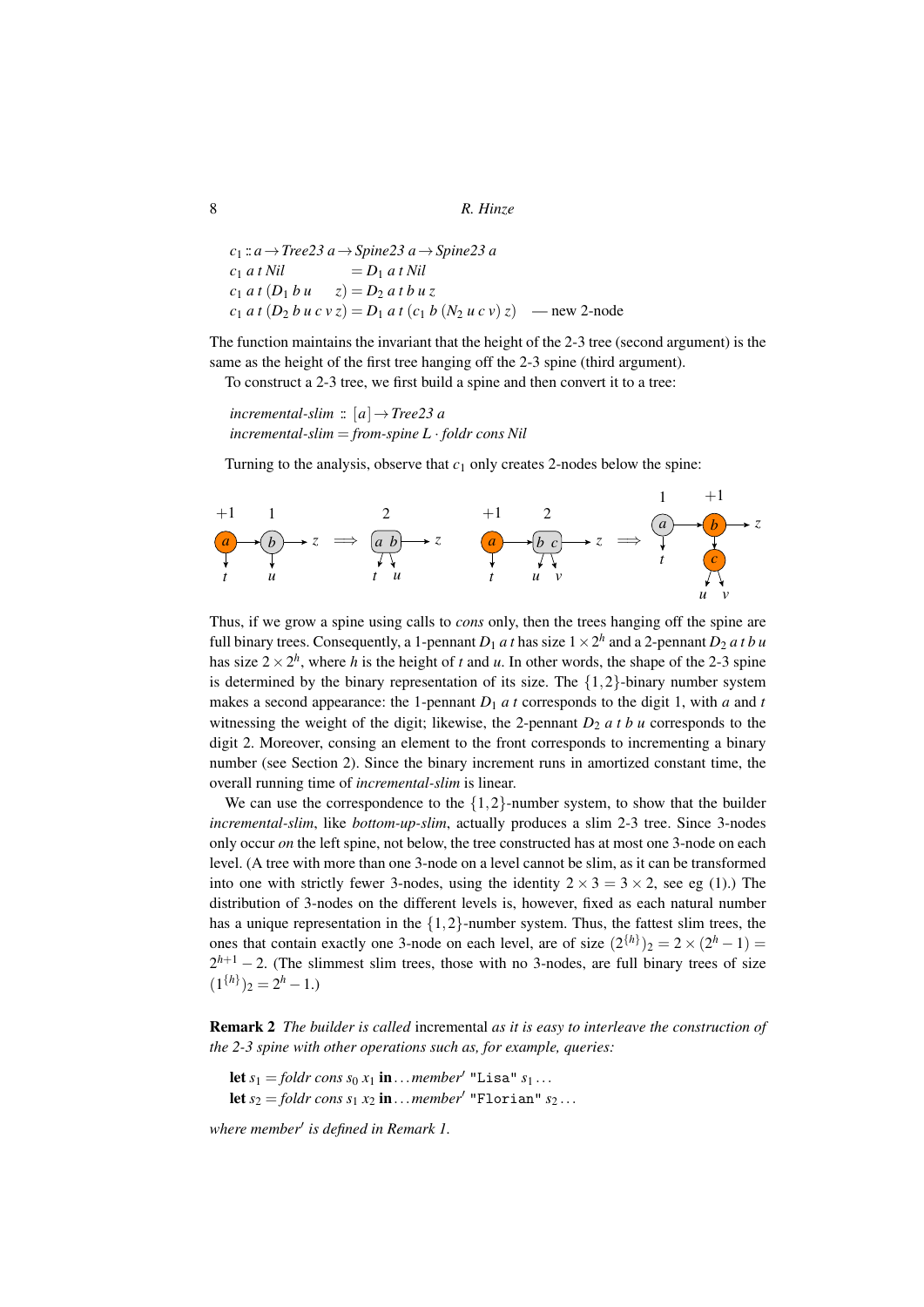#### *4.2 Fat Trees*

Can we use the same approach to create fat 2-3 trees? The first idea that springs to mind is to replace the binary number system by a ternary one, featuring the digits 1, 2, and 3. We extend the spine datatype, adding the digit 3,

data *Spine234 a*  $=$  *Nil* | *D*<sup>1</sup> *a* (*Tree23 a*) (*Spine234 a*) | *D*<sup>2</sup> *a* (*Tree23 a*) *a* (*Tree23 a*) (*Spine234 a*) | *D*<sup>3</sup> *a* (*Tree23 a*) *a* (*Tree23 a*) *a* (*Tree23 a*) (*Spine234 a*)

and adapt the carry function *c*1:

```
c1 :: a→Tree23 a→Spine234 a→Spine234 a
c_1 a t Nil = D_1 a t Nil
c_1 a t (D_1 b u z) = D_2 a t b u z
c_1 a t (D_2 b u c v z) = D_3 a t b u c v z
c_1 a t (D<sub>3</sub> b u c v d w z) = D<sub>1</sub> a t (c<sub>1</sub> b (N<sub>3</sub> u c v d w) z) — new 3-node
```
Since the new version of  $c_1$  only creates 3-nodes, the trees hanging off the spine are now full ternary trees. Thus, an *i*-pennant  $D_i$  has size  $i \times 3^h$  and consing an element corresponds to the ternary increment.

That was easy—except that it does not work. We cannot convert the 2-3-4 spine to a 2-3 tree: the new digit  $D_3$  has no counterpart as 2-3 trees do not feature 4-nodes. (Of course, the approach works beautifully for 2-3-4 trees.) How to proceed?

Perhaps, we can draw some inspiration from the bottom-up approach? Recall that fat trees contain at most *two* 2-nodes per level, which suggests to consider pennants whose children are 2-nodes. Meet *fractional digits*:

*a b t u z* 2/3 *a b c t u v z* 1 *a c b t u d v w z* 4/3 *a c b t u d e v w x z* 5/3 *a d b c t u v e f w x y z* 2

In addition to the whole digits 1 and 2, our revised ternary number system features the fractional digits  $\frac{2}{3}$ ,  $\frac{4}{3}$ , and  $\frac{5}{3}$ . Recall that pennants witness *weighted digits*: the size of an *r*-pennant is  $r \times 3^h$  where *h* is the height of the underlying 2-3 tree. Let us briefly check that the arithmetic works out for the first pennant. The subtrees  $t$  and  $u$  are full ternary trees of height *h* − 1. Thus, the size of the <sup>2</sup>/<sub>3</sub>-pennant is  $2 \times (3^{h-1} - 1) + 2 = \frac{2}{3} \times 3^h$ as desired. (As an aside, it turns out that the digit  $\frac{4}{3}$  is not needed. The *right* child of the pennant  $\frac{4}{3}$  is a 2-node, which is the *third* node on the level below. But fat trees do not contain more than two 2-nodes per level, see below. For the same reason, we do not consider <sup>5</sup>/3-pennants whose *right* child is a 2-node.) We revise the datatype of 2-3 spines accordingly (overloading the constructor names):

$$
\begin{aligned} \textbf{data } \textit{Spine23 a} \\ &= \textit{Nil} \end{aligned}
$$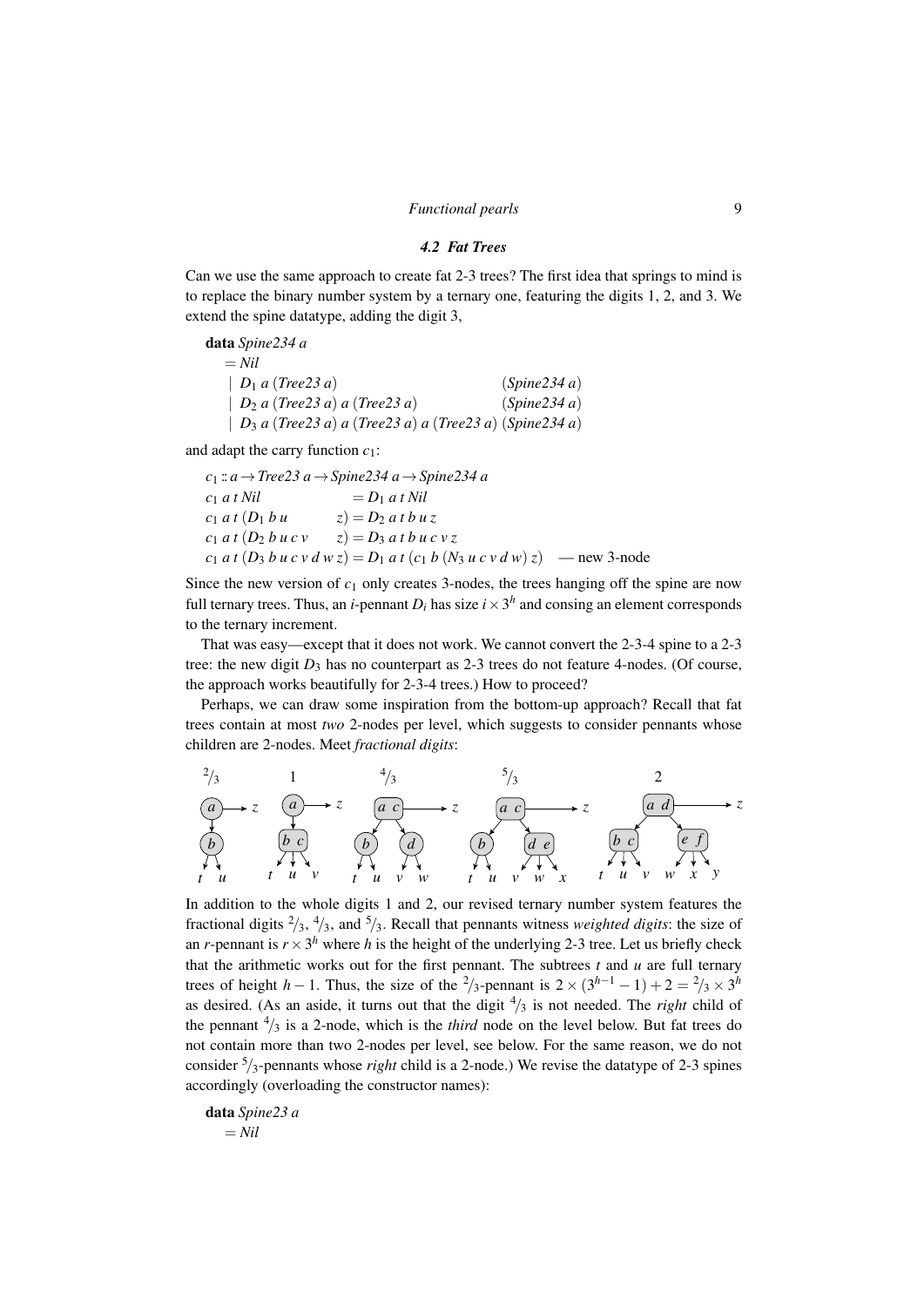```
| D2/3 a (Tree23 a) (Spine23 a)
| D1 a (Tree23 a) (Spine23 a)
| D5/3 a (Tree23 a) a (Tree23 a) (Spine23 a)
| D2 a (Tree23 a) a (Tree23 a) (Spine23 a)
```
To eliminate the digit 3 we convert a ternary number whose digits are drawn from  $\{1,2,3\}$  to a ternary number with digits in  $\{2/3, 1, 5/3, 2\}$ , using the identity  $3 = 1 + 2/3 \times 3$ :

*convert* :: *Spine234 a*→*Spine23 a*  $convert$  *Nil*  $=$  *Nil convert*  $(D_1 \, a \, u \qquad z) = D_1 \, a \, u \qquad (convert \qquad z)$ *convert*  $(D_2 a u b v \t z) = D_2 a u b v$  (*convert* z) *convert*  $(D_3 a u b v c w z) = D_1 a u$   $(c_{2/3} b (N_2 v c w) z)$  — new 2-node *c*2/<sup>3</sup> :: *a*→*Tree23 a*→*Spine234 a*→*Spine23 a*  $c_{2/3} a t$  *Nil*  $= D_{2/3} a t$  *Nil*  $c_{2/3}$  *a t* (*D*<sub>1</sub> *b u*  $z$ ) = *D*<sub>5/3</sub> *a t b u* (*convert z*)<br> $c_{2/3}$  *a t* (*D*<sub>2</sub> *b u c v*  $z$ ) = *D*<sub>2/3</sub> *a t* (*c*<sub>2/3</sub> *b* (*N*<sub>2</sub> *u c v*) *z*)  $(z) = D_{2/3} a t$   $(c_{2/3} b (N_2 u c v) z)$  — new 2-node  $c_{2/3}$  *a t*  $(D_3$  *b u c v d w*  $z) = D_{5/3}$  *a t b u*  $(c_{2/3}$  *c*  $(N_2$  *v d w* $)$  *z*) — new 2-node

The conversion creates some 2-nodes below the spine. We shall see that the total number of these is actually minimal. Before we tackle the proof, let us put the pieces together:

*incremental-fat*  $:: [a] \rightarrow Tree23 a$ *incremental-fat* = *from-spine*  $L \cdot$  *convert*  $\cdot$  *foldr* ( $\lambda a z \rightarrow c_1 a L z$ ) Nil

where *from-spine* maps the digits  $D_{2/3}$  and  $D_1$  to 2-nodes, and  $D_{5/3}$  and  $D_2$  to 3-nodes. The diagrams below show a slim and a fat tree generated by the incremental approach:



We have conjectured that *bottom-up-fat* and *incremental-fat* create fat trees. It is high time to substantiate this claim. Clearly, fat trees contain at most two 2-nodes per level: a tree with more than two 2-nodes on one level cannot be fat, as it can be transformed into one with strictly fewer 2-nodes, using the identity  $3 \times 2 = 2 \times 3$ , see eg (1). But is the distribution of 2-nodes across the levels also cast in stone? For slim trees we have argued that this is indeed the case as each natural number has a unique representation in the {1,2}-binary number system. An analogous argument does not work here as the  $\{^2/3, 1, \frac{5}{3}, 2\}$ -ternary number system is redundant. Most naturals have multiple representations, for example,  $7 = (12)_3 = (2^5/3)_3$ . In general, the value of a ternary numeral is unchanged if we decrease a digit by 1 and increase the following digit by  $\frac{1}{3}$ :

$$
(\alpha ab \beta)_3 = (\alpha (a-1) (b+\frac{1}{3}) \beta)_3
$$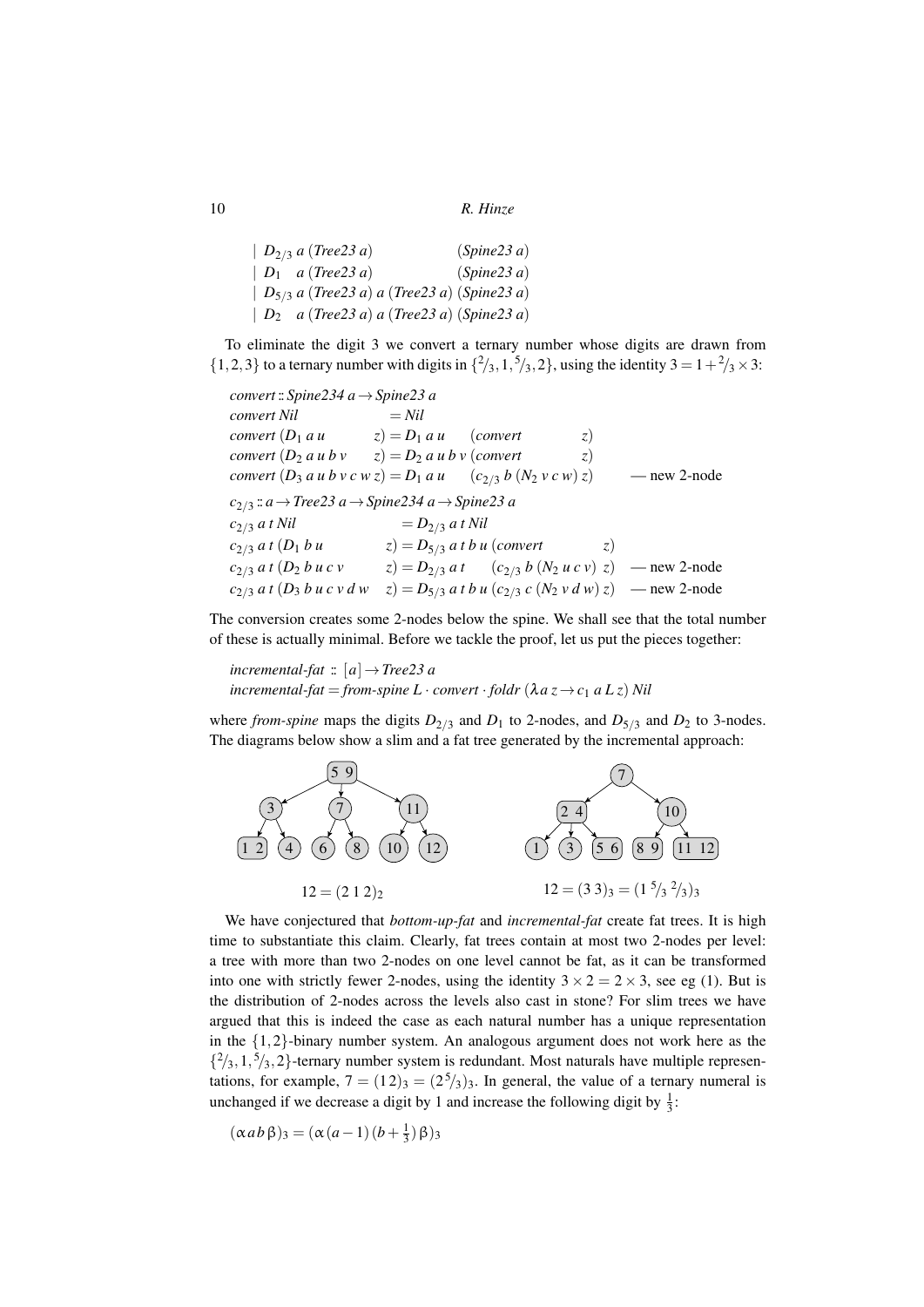Interestingly, the corresponding tree rewrites do not change the number of 2-nodes, *unless* the digit  $\frac{4}{3}$  is involved. For example:  $15 = (1^5/3^1)^3$  has three 2-nodes, while  $(1^2/3^4/3)^3$ has five. By contrast, the only legal rewrites in the  $\{2/3, 1, 5/3, 2\}$ -ternary system are benign:

$$
(\alpha^5/3^2/3 \beta)_3 = (\alpha^2/3 1 \beta)_3 \qquad (\alpha^5/3^5/3 \beta)_3 = (\alpha^2/3 2 \beta)_3
$$
 (3a)

$$
(\alpha 2^2 /_{3} \beta)_3 = (\alpha 11 \beta)_3 \qquad (\alpha 2^5 /_{3} \beta)_3 = (\alpha 12 \beta)_3 \qquad (3b)
$$

We may conclude that the distribution of 2-nodes across the levels is indeed fixed. Of course, within a single level 2-nodes can be freely moved around. Incidentally, applying the rewrites from left to right results in a fat tree where the 2-nodes, if any, are located in the leftmost possible positions on each level, which relates the incremental to the bottom-up approach. If we additionally switch from the left- to the right-spine view, then we obtain exactly the same trees as generated by the bottom-up approach!

For the record, the slimmest fat trees have size  $(1^2)^{\{h\}}_3$  $(3^{h})_3 = 3^h$ —they contain exactly two 2-nodes on each level, except for the topmost, which consists of a single 2-node. (The fattest fat trees, those with no 2-nodes, are full ternary trees of size  $(2^{h})_3 = 3^h - 1$ .

## *4.3 Fat Trees Revisited*

First building a 2-3-4 spine and then turning it into a 2-3 spine is a roundabout way. Also, the approach cannot be characterized as incremental as we cannot (easily) interleave operations on 2-3-4 spines and operations on 2-3 trees. Surely, we can do better than that.

A close inspection of *convert* reveals that the resulting "numerals" satisfy two invariants:

- 1. the digit  $\frac{2}{3}$  is never followed by a whole digit;
- 2. the digit 2 is never followed by a fractional digit.

Since (3a) and (3b) are the only rewrites available, each natural number has a unique representation that satisfies these two invariants. The constraints guide the implementation of *cons* that works directly on 2-3 spines:

*cons*:: *a*→*Spine23 a*→*Spine23 a*  $cons a Nil = D_1 a L Nil$ *cons a*  $(D_1 b u \ z) = d_2 a L b u z$ *cons a*  $(D_2 b u c v z) = D_1 a L (c_{2/3} b (N_2 u c v) z)$ 

The smart constructor  $d_2$  establishes the second invariant by implementing the rewrites (3b) from right to left:

*d*<sup>2</sup> :: *a*→*Tree23 a*→*a*→*Tree23 a*→*Spine23 a*→*Spine23 a*  $d_2 a t b u (D_{2/3} c (N_2 v d w)$   $z) = D_1 a t (D_1 b (N_3 u c v d w)$   $z)$  — rm 2-node  $d_2 a t b u (D_{5/3} c (N_2 v d w) e x z) = D_1 a t (d_2 b (N_3 u c v d w) e x z)$  — rm 2-node  $d_2 a t b u z = D_2 a t b u z$ 

The carry  $c_{2/3}$  *assumes* that its spine argument does not start with a fractional digit and establishes the first invariant:

*c*2/<sup>3</sup> :: *a*→*Tree23 a*→*Spine23 a*→*Spine23 a*  $c_{2/3} a t$  *Nil*  $= D_{2/3} a t$  *Nil*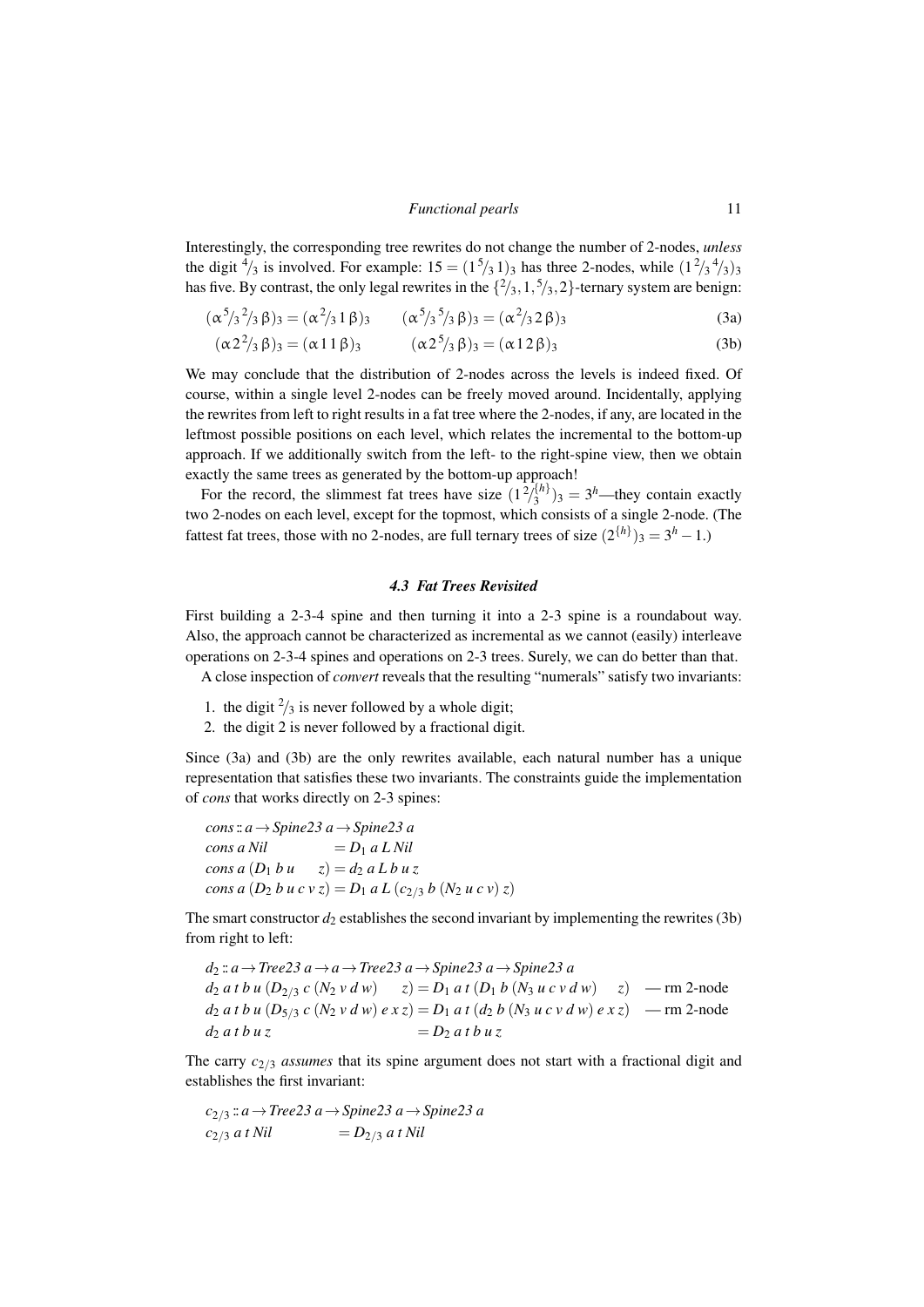$$
c_{2/3} a t (D_1 b u z) = D_{5/3} a t b u z
$$
  
\n
$$
c_{2/3} a t (D_2 b u c v z) = D_{2/3} a t (c_{2/3} b (N_2 u c v) z) \longrightarrow
$$
new 2-node

The precondition is always met as  $c_{2/3}$  is only called on the spine of the digit 2, which by the second invariant is never followed by a fractional digit.

Observe that there are two opposite movements: the carry function  $c_{2/3}$  creates 2-nodes below the spine, which are then turned into 3-nodes by the smart constructor  $d_2$ .

#### 5 Conclusion

We have discussed three approaches for constructing 2-3 trees: top-down, bottom-up, and incremental. The last two are intimately related: the bottom-up method produces the same trees as the incremental approach based on the right-spine view (modulo some local rearrangements). The spine views are actually interesting data structures in their own right they can be seen as numerical representations (Okasaki, 1998), container types that are modelled after some number system.

We have used two different number systems, depending on the desired "volume" of the to-be-constructed trees. The  $\{2/3, 1, 5/3, 2\}$ -ternary number system is something out of the ordinary, but perhaps you have come across the  $\{1,2\}$ -binary number system. Speaking of it, we have seen that the system also underlies the top-down construction via Braun trees, see also (Hinze, 2001). Roughly speaking, the top-down and the incremental approach are related by Horner's method for evaluating polynomials. To illustrate, consider the number 11:

$$
1 \times 2^0 + 2 \times 2^1 + 2 \times 2^2 = 11 = 1 + 2 \times (2 + 2 \times (2 + 2 \times 0))
$$

The formula on the left dictates the shape of the left-spine view: the weight of a digit is witnessed by a pennant of the corresponding size. The formula on the right guides the top-down construction:  $1 + 2 \times n$  instructs the builder to create two subtrees of the same size;  $2+2\times n$  indicates that one subtree has to accommodate an additional element.

On a final note, the top-down construction is somewhat unsatisfactory as it creates all kinds of trees, not just slim or fat ones (answering Exercise 3). Perhaps, you can do better?

#### References

- Aho, A. V., Hopcroft, J. E. and Ullman, J. D. (1974) *The design and analysis of computer algorithms*. Addison-Wesley Publishing Company.
- Braun, W. and Rem, M. (1983) *A logarithmic implementation of flexible arrays*. Memorandum MR83/4, Eindhoven University of Technology.
- Hinze, R. (2001) Manufacturing datatypes. *Journal of Functional Programming* 11(5):493–524.
- Hoffmann, C. M. and O'Donnell, M. J. (1982) Programming with equations. *ACM Transactions on Programming Languages and Systems* 83–112.
- Okasaki, C. (1997) Functional Pearl: Three algorithms on Braun trees. *Journal of Functional Programming* 7(6).
- Okasaki, C. (1998) *Purely Functional Data Structures*. Cambridge University Press.